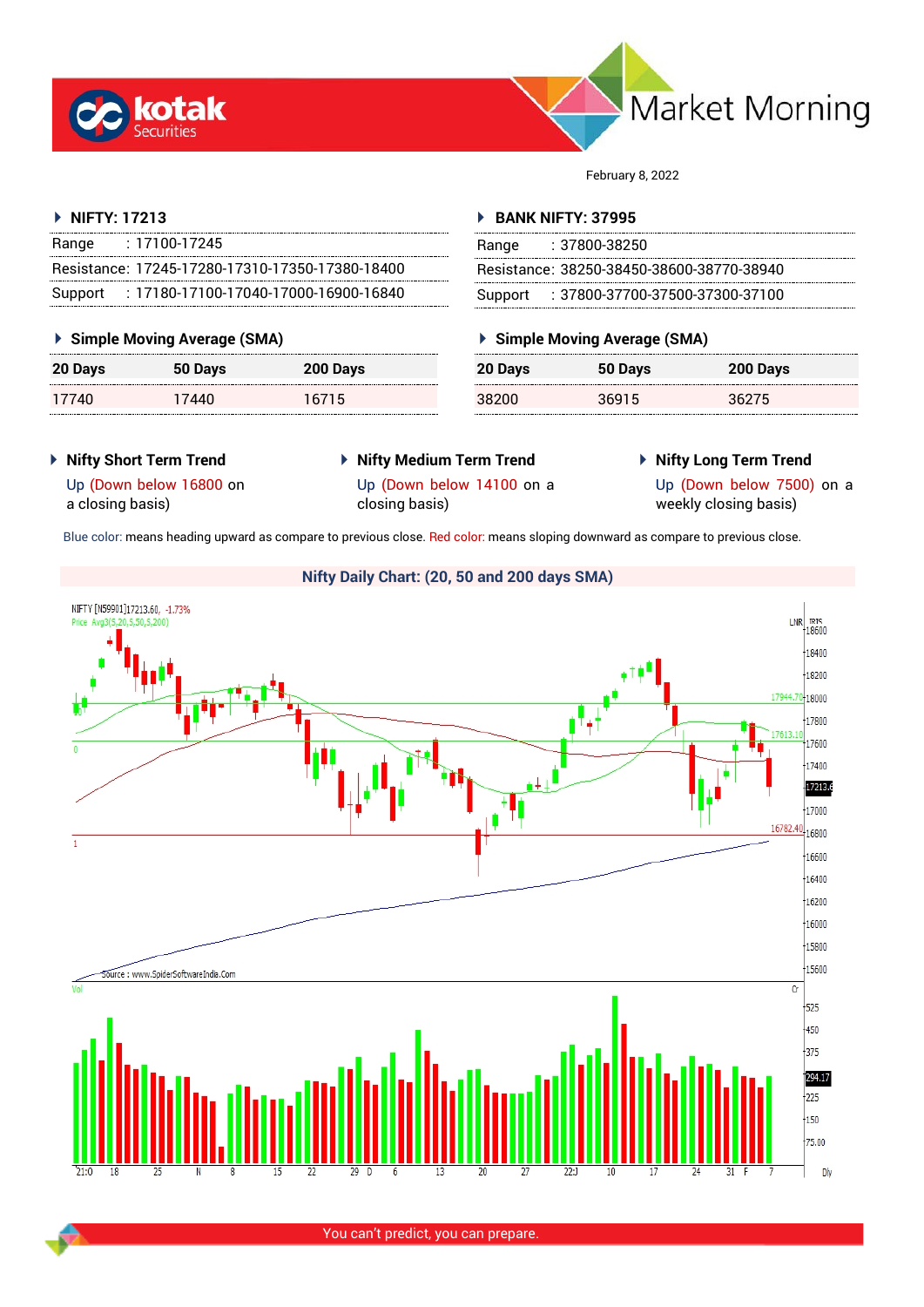## **Market Analysis**

Union Budget for FY2023. Actually, the closing of Nifty remained below 17244, which is a matter of concern. Nifty be easy to move to the 16800 level. On the upside, there could be resistance for Nifty at 17280/17380 levels. **Nifty/Sensex Daily View:** On Monday, Nifty has wiped out all the gains achieved after the announcement of the can come down to 17000 below 17300. But if crude oil prices and the 10-year bond yield continue to rise, it will Around 17000 can be invested from a medium to long-term perspective.

# **RATING SCALE (PRIVATE CLIENT GROUP)**

| <b>BUY</b>             | $-$ | A condition that indicates a good time to buy a stock. The exact circumstances of the signal will be determined by the indicator that an<br>analyst is using.  |
|------------------------|-----|----------------------------------------------------------------------------------------------------------------------------------------------------------------|
| <b>SELL</b>            | $-$ | A condition that indicates a good time to sell a stock. The exact circumstances of the signal will be determined by the indicator that an<br>analyst is using. |
| <b>Stop Loss Order</b> | $-$ | An instruction to the broker to buy or sell stock when it trades beyond a specified price. They serve to either protect your profits or<br>limit your losses.  |

### **FUNDAMENTAL RESEARCH TEAM (PRIVATE CLIENT GROUP)**

Head of Research Auto & Auto Ancillary Transportation, Paints, FMCG Banking & Finance [shrikant.chouhan@kotak.com](mailto:shrikant.chouhan@kotak.com) arun.agarwal@kotak.com agarwal.amit@kotak.com Hemali.Dhame@kotak.com

**Jatin Damania Purvi Shah Rini Mehta K. Kathirvelu** Metals & Mining, Midcap Pharmaceuticals Research Associate Support Executive Research Associate jatin.damania@kotak.com [purvi.shah@kotak.com](mailto:purvi.shah@kotak.com) rini.mehta@kotak.com [k.kathirvelu@kotak.com](mailto:k.kathirvelu@kotak.com) +91 22 6218 6440 +91 22 6218 6432 +91 80801 97299 +91 22 6218 6427

**Sumit Pokharna** Pankaj Kumar Oil and Gas, Information Tech Construction, Capital Goods & Midcaps sumit.pokharna@kotak.com pankajr.kumar@kotak.com +91 22 6218 6438 +91 22 6218 6434

+91 22 6218 5408 +91 22 6218 6443 +91 22 6218 6439 +91 22 6218 6433

**Shrikant Chouhan Arun Agarwal Amit Agarwal, CFA Hemali Dhame**

**TECHNICAL RESEARCH TEAM (PRIVATE CLIENT GROUP)** 

**Shrikant Chouhan Amol Athawale Sayed Haider**

[shrikant.chouhan@kotak.com](mailto:shrikant.chouhan@kotak.com) [amol.athawale@kotak.com](mailto:amol.athawale@kotak.com) Research Associate +91 22 6218 5408 +91 20 6620 3350 [sayed.haider@kotak.com](mailto:sayed.haider@kotak.com)

+91 22 62185498

## **DERIVATIVES RESEARCH TEAM (PRIVATE CLIENT GROUP)**

+91 22 6218 5497 +91 33 6615 6273

**Sahaj Agrawal Prashanth Lalu Prasenjit Biswas, CMT, CFTe** [sahaj.agrawal@kotak.com](mailto:sahaj.agrawal@kotak.com) [prashanth.lalu@kotak.com](mailto:prashanth.lalu@kotak.com) [prasenjit.biswas@kotak.com](mailto:prasenjit.biswas@kotak.com)